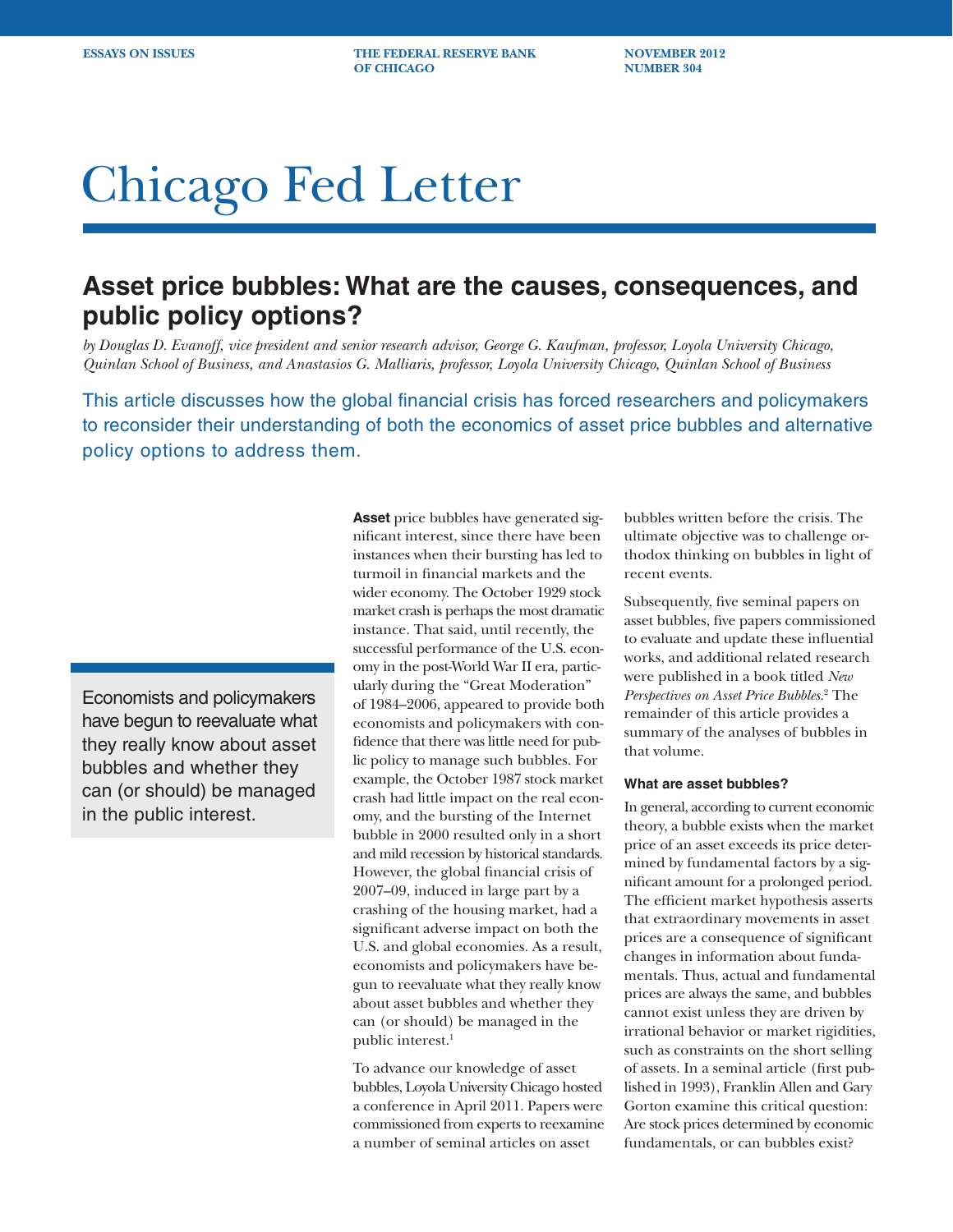They carefully develop a detailed theoretical model and show that the existence of bubbles can be consistent with rational behavior. This result was not fully appreciated at the time by either economists or central bankers, who often were skeptical about the existence of bubbles. In a review of Allen and Gorton's paper, Gadi Barlevy discusses the current state of theoretical models of asset bubbles. He expresses disappointment with the gap between the theoretical work on asset bubbles and the post-crisis change

markets. Andrew Filardo agrees with Hoshi and Kashyap's assessment of the Japanese crisis, and argues that the spillovers from the recent financial crisis to the Asia-Pacific real economies presented daunting policy challenges for central bankers in the region. Globalization has opened up potentially significant international transmission channels. As a result, the rules of the game have changed, and determining optimal monetary policy is now much more difficult. Filardo underscores a larger point that the global

### History shows us that asset bubbles occur and that their bursting can be detrimental to the macroeconomy.

in views about the appropriate policy response among some policymakers (i.e., to intervene). Little in the theoretical literature supports the contention that intervention is appropriate. Yet empirical evidence suggests that the potential costs of bubbles may be significant. Barlevy concludes that theoretical models of bubbles have not adequately addressed welfare considerations and thus are unable to offer convincing analytical guidance to central banks as to whether an economy will be better off from attempts to manage asset bubbles.

#### **Causes and consequences**

Among the various types of asset bubbles, stock market and housing bubbles are historically of most interest to central banks, since such bubbles have been associated with the greatest adverse effects.3 However, before the event, it is difficult to predict if a stock market or housing bubble will grow until it abruptly bursts or if it will develop and then quietly deflate on its own without much macroeconomic impact. It is still too early to fully evaluate the real economic costs of the recent bursting of the U.S. housing market bubble and the accompanying significant decline in stock prices; yet the evidence from Japan is not encouraging. In a seminal article (first published in 2000), Takeo Hoshi and Anil Kashyap discuss in detail the Japanese banking crisis that prevailed for most of the 1990s, following the bursting of bubbles in both the Japanese stock and real estate financial system needs to be significantly strengthened. Regulatory groups currently evaluating policy options include the Group of Twenty (G20), the Financial Stability Board, the Basel Committee on Banking Supervision, and the Committee on the Global Financial System.

What causes asset bubbles to form? In a seminal piece (originally published in 2003), José Scheinkman and Wei Xiong observe that asset bubbles are characterized by high trading volume and high price volatility. They develop a behavioral model of asset bubbles, assuming shortsale constraints. An asset buyer is willing to pay a price above fundamentals because, in addition to the asset, the buyer obtains an option to sell the asset to other traders who have more optimistic beliefs about its future value. Werner De Bondt reviews Scheinkman and Xiong's paper and offers a detailed overview of asset bubbles from the perspective of a behavioral financial economist—one who studies the effects of social, cognitive, and emotional factors on financial decisions. He challenges the idea that pure fundamentals and rationality drive financial decision-making and pricing. He argues the need to more fully incorporate behavioral aspects (like investor overconfidence) into investor decisionmaking models.

To evaluate the role of monetary policy on the development of asset bubbles, Lawrence Christiano, Cosmin Ilut, Roberto Motto, and Massimo Rostagno

construct models to simulate 18 U.S. stock market booms. They show that if inflation is low during stock market bubbles, a central bank interest rate rule that narrowly targets inflation actually destabilizes asset markets and the macroeconomy. The authors note that every stock market bubble of the past 200 years, excepting bubbles in war years, occurred during years of low inflation. Early in an economic boom, the natural rate of interest is often quite high. Most interest rate rules, however, do not include a time-varying natural rate of interest. Accordingly, if the natural rate is high and inflation is low, the central bank may set its target interest rate too low, and the bubble is further fueled. Thus, the authors argue that a central bank that follows a "hands-off" approach to asset bubbles may actually encourage a bubble in its growing phase. To reduce this problem, the authors propose including credit growth (as a proxy for the natural rate of interest) in the interest rate targeting rule to reduce volatility in asset prices and the real economy.

Viral Acharya and Hassan Naqvi examine how the banking sector may contribute to the formation of asset bubbles when there is access to abundant liquidity. Excess liquidity encourages lenders to be overaggressive and to underprice risk in hopes that proceeds from loan growth will more than offset any later losses stemming from the aggressive behavior. Thus, asset bubbles are more likely to be formed as a result of the excess liquidity. They conclude that policy should be implemented to "lean against" liquidity growth.

John Geanakoplos identifies leverage as a major cause of asset bubbles. He cites four reasons why the most recent leverage cycle in the U.S. was worse than preceding cycles. First, mortgage leverage reached levels never seen before. Second, there was an additional leverage effect because of the securitization of mortgages. These two factors reinforced one another. Third, credit default swaps (CDSs), which did not exist in previous cycles, played a major role in the recent crisis. CDSs helped those optimistic about the housing market to increase their leverage at the end of the boom. But perhaps more importantly, they provided an easier means for housing-market pessimists to leverage,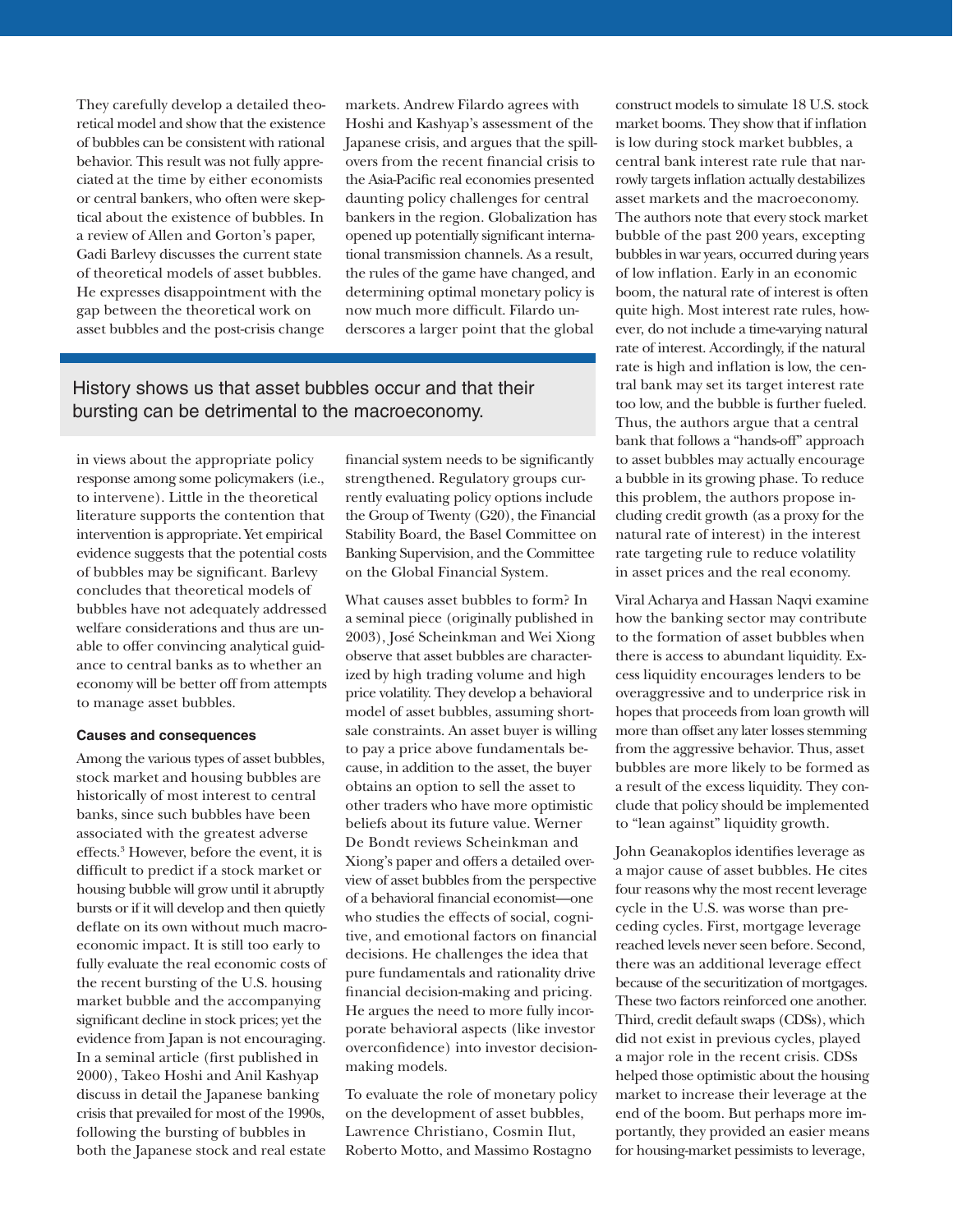and made the crash come much earlier than it would have otherwise. Finally, because leverage became so high and prices dropped so far, a much larger number of households and businesses ended up underwater than in earlier cycles.

Evidence suggests that some bubbles can have a significant adverse impact on the macroeconomy when they burst. Is there evidence that asset bubbles may have additional adverse effects? Robert Chirinko and Huntley Schaller emphasize the distortive impact of asset bubbles, regardless of whether they burst, on aggregate investment. A fundamental function of the stock market is the efficient allocation of capital to its most productive uses. Chirinko and Schaller find empirical evidence supporting the conjecture that stock market overvaluation—i.e., a bubble—can lead to overinvestment in the bubble sector.

#### **Public policy options**

Given that bubbles may adversely affect the macroeconomy, what, if any, is the appropriate public policy response? For at least the past 25 years, the Federal Reserve has tended to follow an approach to asset bubble management in which there is little or no restrictive monetary policy action during the bubble's formation and growth, but there is a prompt easing in the form of quick reductions in market interest rates once the bubble bursts. (This monetary policy easing is aimed at reducing the potential loss of output and employment.) That is, there was little response to changes in asset prices, except insofar as they were seen to signal changes in expected inflation and economic slack. The intellectual foundation for this approach was the seminal piece by Ben Bernanke and Mark Gertler (originally published in 1999). Their paper incorporates exogenous bubbles into asset prices and constructs a financial accelerator model. Asset bubbles affect real economic activity via both the wealth effect on consumer spending and the financial decisions of firms resulting from changes in the value of assets on their balance sheets. Simulations of their model led the authors to conclude that central banks should view price stability and financial stability as highly complementary.

This policy strategy became known as the "Jackson Hole Consensus."4

Besides the reasons given by Bernanke and Gertler, there are other reasons for the neutrality of the Fed while bubbles grow: 1) It is difficult to identify a bubble and predict its ultimate magnitude; 2) the buildup of a bubble may take several years and the Fed cannot follow a restrictive monetary policy for such a long and uncertain period; 3) the federal funds rate adjustments are a rather blunt instrument, which cannot be directed precisely toward the bubble sector; and 4) there is no need to directly target the bubble because if it increased wealth that stimulated consumption and resulted in inflation, then the Fed would act because of its price targeting policy.

The Jackson Hole Consensus appeared to work well until September 2008, when the financial system came close to a complete meltdown. Kenneth Kuttner offers a detailed assessment of the Bernanke and Gertler results in light of the financial crisis.5 He raises two points that challenge the policy implications of the Bernanke and Gertler results. First, macroeconomic stability and goods and services price stability, in particular, do not guarantee financial stability. Second, because the bursting of an asset bubble can severely damage the macroeconomy, the central bank's financial stability mandate should not be overlooked.

So given the significant adverse consequences of the recent financial crisis, there has been a reconsideration of whether central banks should address asset bubbles. But even if a decision is made to address bubbles, it is not obvious that monetary policy is the most appropriate policy tool. Monetary policy tools are rather blunt instruments, which are intended to affect the overall level of economic activity. A more targeted tool, directed at the bubble sector, might be preferred. In a seminal article (first published in 2003), Claudio Borio recommends the use of macroprudential tools to protect against financial instability (resulting from bubbles bursting or other sources). He argues that it is important to move beyond microprudential regulation—which concentrates on

individual firms—and to account for cross-firm interconnections and any adverse externalities created when financial institutions encounter problems. Such macroprudential tools include countercyclical capital requirements, credit constraints, credit-to-grossdomestic-product (credit-to-GDP) ratio monitoring, and margin requirements.

#### **Directions for research**

Benjamin Friedman observes that the recent crisis clearly challenges both the assumption of rationality employed in much of the previous analysis and the efficiency of the financial system to optimally allocate capital. He calls for additional research to evaluate the allocative efficiency of the financial sector and estimate what misallocations may be costing society. William Poole stresses that research on asset bubbles has essentially ignored much of the results from control theory from the 1960s and the rational expectations literature from the 1970s. Based on those two bodies of research, he argues that it may be a mistake to have policymakers attempt to manage what are suspected to be developing bubbles. Additionally, Poole argues that the buildup of the bubble may be less of a concern

Charles L. Evans, *President*; Daniel G. Sullivan, *Executive Vice President and Director of Research*; Spencer Krane, *Senior Vice President and Economic Advisor*; David Marshall, *Senior Vice President*, *financial markets group*; Daniel Aaronson, *Vice President*, *microeconomic policy research*; Jonas D. M. Fisher, *Vice President*, *macroeconomic policy research*; Richard Heckinger,*Vice President*, *markets team*; Anna L. Paulson, *Vice President*, *finance team*; William A. Testa, *Vice President*, *regional programs*, *and Economics Editor*; Helen O'D. Koshy and Han Y. Choi, *Editors* ; Rita Molloy and Julia Baker, *Production Editors*; Sheila A. Mangler, *Editorial Assistant.* 

*Chicago Fed Letter* is published by the Economic Research Department of the Federal Reserve Bank of Chicago. The views expressed are the authors' and do not necessarily reflect the views of the Federal Reserve Bank of Chicago or the Federal Reserve System.

© 2012 Federal Reserve Bank of Chicago *Chicago Fed Letter* articles may be reproduced in whole or in part, provided the articles are not reproduced or distributed for commercial gain and provided the source is appropriately credited. Prior written permission must be obtained for any other reproduction, distribution, republication, or creation of derivative works of *Chicago Fed Letter* articles. To request permission, please contact Helen Koshy, senior editor, at 312-322-5830 or email Helen.Koshy@chi.frb.org. *Chicago Fed Letter* and other Bank publications are available at www.chicagofed.org.

ISSN 0895-0164